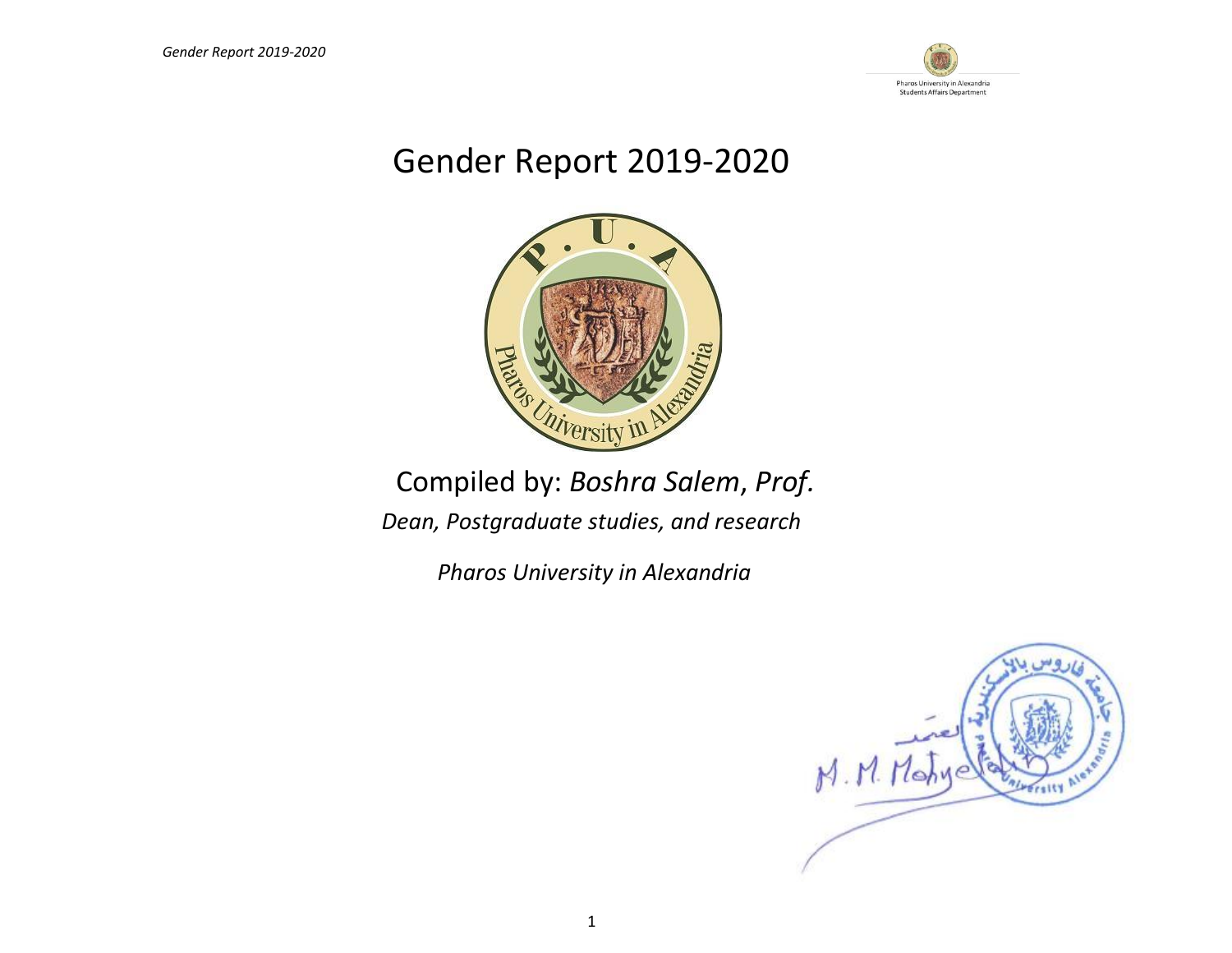

# **SDG5 Gender equality**

Sustainable Development Strategy (Egypt's Vision 2030) entails a strategic vision, which is to provide a high quality education and training system for all, without discrimination. With this vision, students and trainees are provided with the necessary skills to help them think creatively and empower them technically and technologically; and contribute to the development of proud, creative, responsible and competitive citizens who accept diversity and differences, are proud of their country's history, and are eager to build its future and can complete with regional and international entities.

Pharos University is committed to the state Constitution regarding the The place of women, motherhood and childhood. (Article 11, Page 13). According to the national constitution Article 11: The place of women, motherhood and childhood (http: [https://www.constituteproject.org/constitution/Egypt\\_2014.pdf\)](https://www.constituteproject.org/constitution/Egypt_2014.pdf). It states that

- "the state commits to achieving equality between women and men in all civil, political, economic, social, and cultural rights in accordance with the provisions of this Constitution.
- Equality regardless of gender The state commits to taking the necessary measures to ensure appropriate representation of women in the houses of parliament, in the manner specified by law.
- It grants women the right to hold public posts and high management posts in the state, and to appointment in judicial bodies and entities without discrimination. First chamber representation quotas and Second chamber representation quotas
- The state commits to the protection of women against all forms of violence, and ensures women empowerment to reconcile the duties of a woman toward her family and her work requirements.
- The state ensures care and protection and care for motherhood and childhood, and for breadwinning, and elderly women, and women most in need"

Pharos university also believes in what came in the statements of the UN, that providing women and girls has equal access to education, health care, decent work. They fuel sustainable economies and benefit societies and humanity at large.

Since the foundation of Pharos University, there has been an attention given to the gender equality of students.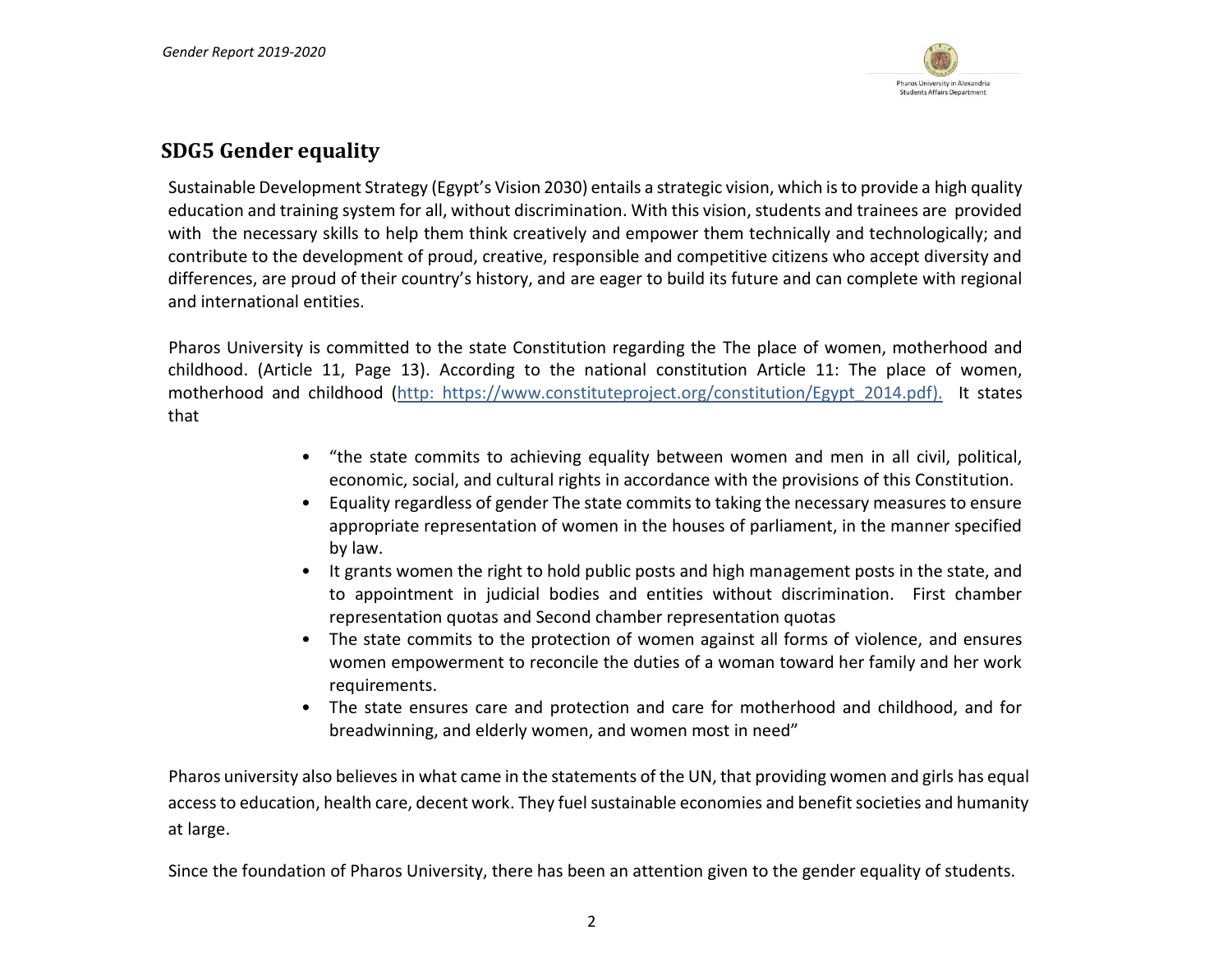

This is an annual report that provides data on the count of students, postgraduates, staff and assistant staff both full and part time (Part time staff is presented in terms of Full time equivalent (FTE)), as well as employees. These counts are used to monitor gender in Pharos University, and therefore, monitor the number of female each year, in order to keep pace with the international standards and to ensure that here is no gender disparity in women enrolment ratio at all levels. Internal Efficiency of student's ratio at each level is carefully examined to indicate whether there is a significant disparity between male and female students.

All the data presented in this report is supplied by managers of from different department and are analyzed interpreted and presented by the author of this report.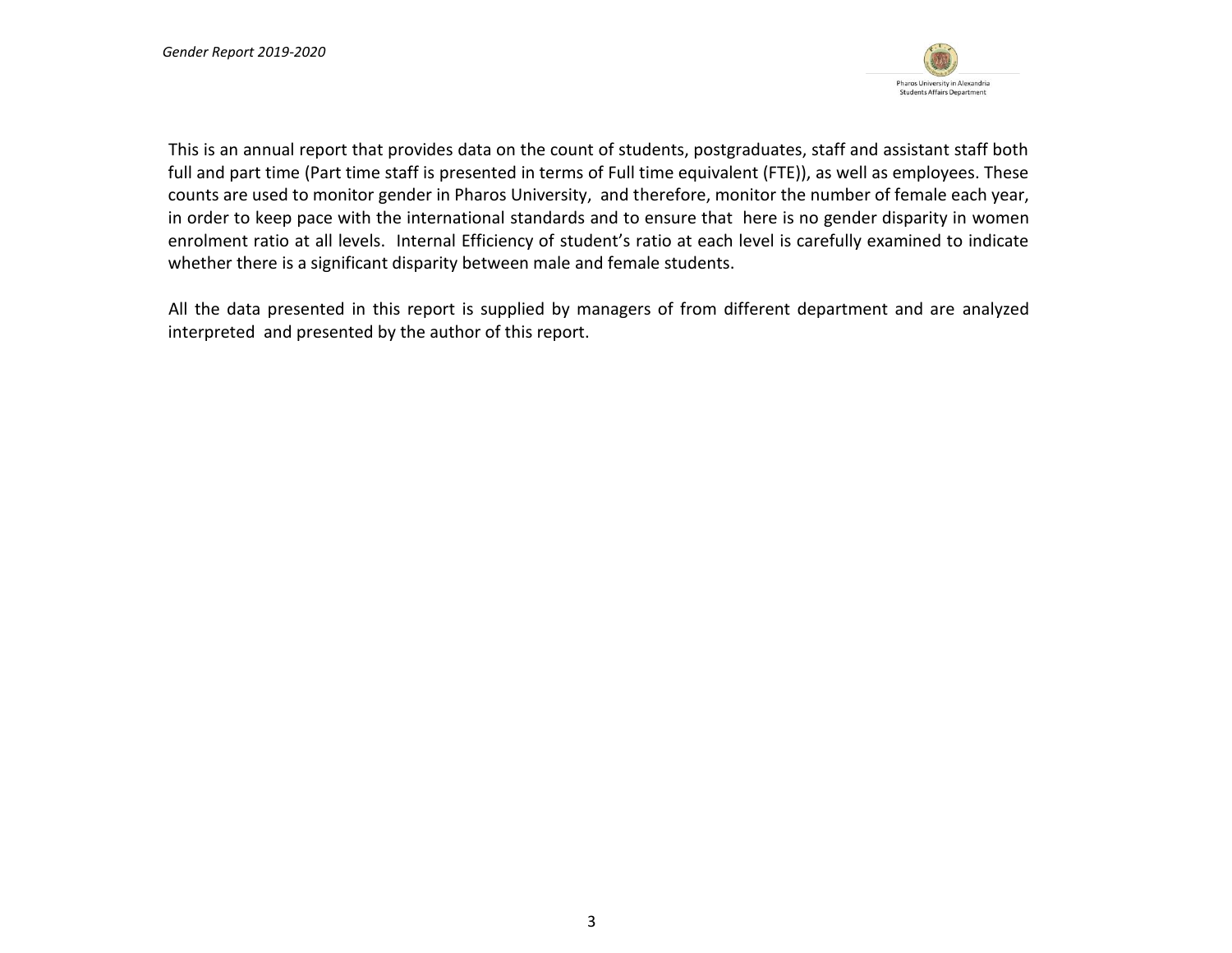

| <b>List of Tables</b> |                                                                                                                                                                 |                |  |  |  |  |  |  |  |
|-----------------------|-----------------------------------------------------------------------------------------------------------------------------------------------------------------|----------------|--|--|--|--|--|--|--|
| Table No.             | <b>Caption</b>                                                                                                                                                  | Page           |  |  |  |  |  |  |  |
| Table 1. a            | Count of students of the first year 2019-2020 classified as females and males and associated ratio                                                              | 6              |  |  |  |  |  |  |  |
| Table 1. b            | Gender of students in the first degree in medical sciences and arts and humanities and associated ratio<br>2019-2020                                            | $\overline{7}$ |  |  |  |  |  |  |  |
| Table 2.              | Count of graduates of pharos university for the year 2019-2020 classified as males and females per faculty and<br>associated ratio.                             | 8              |  |  |  |  |  |  |  |
| Table 3.              | Count of postgraduate students for the academic year 2019-2020and associated ratio                                                                              | $\overline{9}$ |  |  |  |  |  |  |  |
| Table 4. a.           | Total count of staff members (full time) in each of the 11 faculties classified as males & females and associated ratio<br>2019-2020                            | 10             |  |  |  |  |  |  |  |
| Table 4. b.           | Total count of assistant staff (full time) in each of the 11 faculties classified as males & females and associated ratio<br>2019-2020                          | 11             |  |  |  |  |  |  |  |
| Table 4. c.           | Count of adjunct professors (part time) staff members, assistant staff and freelancer members classified as females<br>and males and associated ratio 2019-2020 | 12             |  |  |  |  |  |  |  |
| Table 5. a            | Count of superior positions - faculties level and associated ratio 2019-2020                                                                                    | 13             |  |  |  |  |  |  |  |
| Table 5. b.           | Count of superior positions - university level and associated ratio 2019-2020                                                                                   | 14             |  |  |  |  |  |  |  |
| Table 6               | Total count of employees classified as females and males and associated ratio 2019-2020                                                                         | 15             |  |  |  |  |  |  |  |
| Appendix              | Registered Students in the First Academic (freshmen) per Year-2006-2018                                                                                         | 17             |  |  |  |  |  |  |  |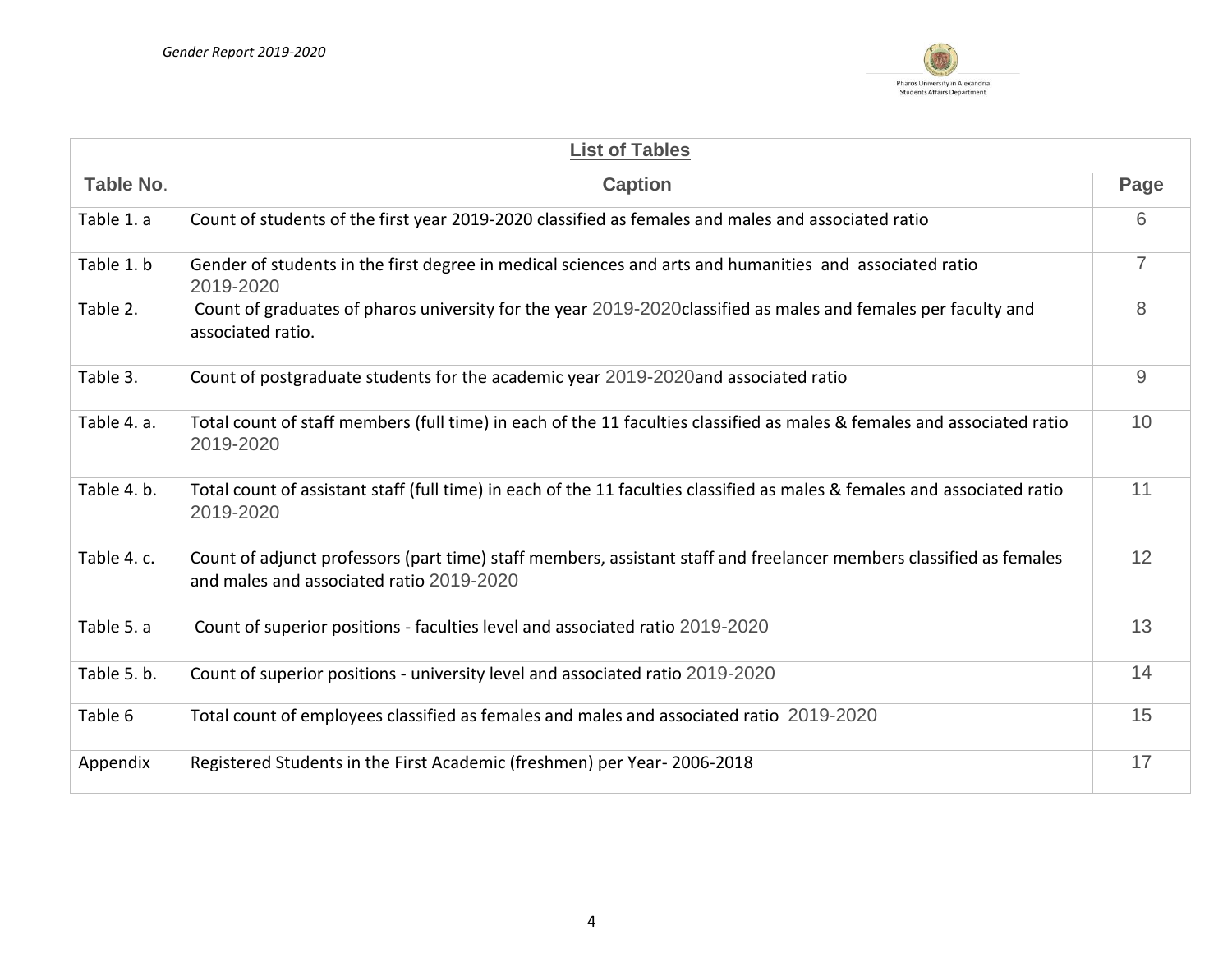

# I. Students

With regard to students, Figure 1 below shows the percentage of male and female students at Pharos university students since its start in 20016 till 2019. This Figure shows a fair distribution between make and females in all cases. Data of provide in Appendix 1.

Table 1a show the total number of students enrolled for the first degree in 2018-2019 and Table 1.b. the gender equality estimate of the students of the first degree in medical sciences and arts and humanities



**Figure 1**. **Percentage of Male and Female Students at Pharos University Students Since Its Start In 20016 Till 2020**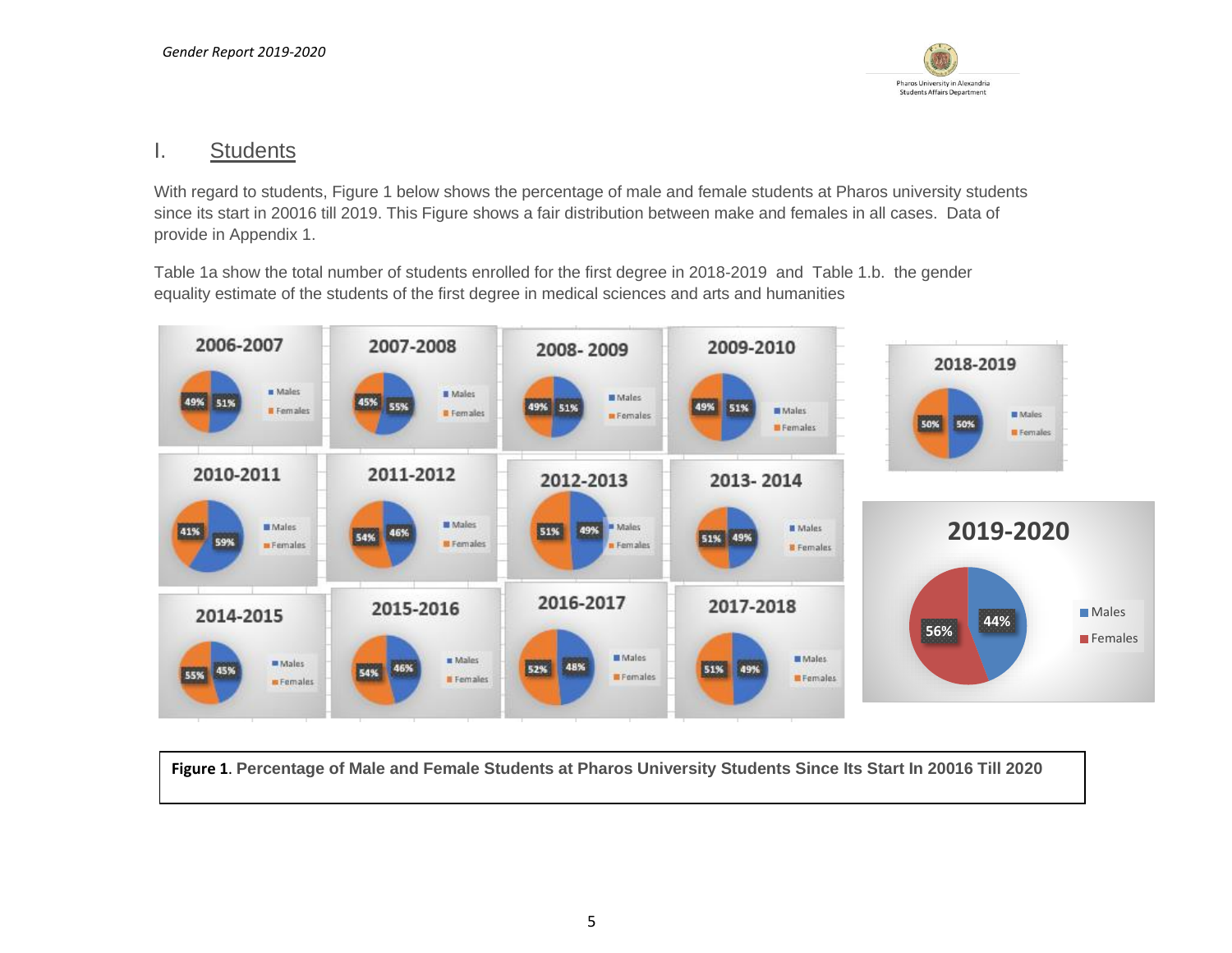

# **Table 1 .a The Count of Students of the first year 2018-2019 classified as Females and Males and associated ratio 2019-2020**

| Faculty                                      | <b>Females</b> | <b>Males</b> | Total | Ratio               |
|----------------------------------------------|----------------|--------------|-------|---------------------|
|                                              |                |              |       | Males to<br>females |
| <b>Pharmacy and Drug Manufacturing</b>       | 108            | 121          | 289   | 1:0.89              |
| <b>Dentistry</b>                             | 118            | 149          | 267   | 1:0.79              |
| <b>Engineering</b>                           | 91             | 307          | 398   | 1:0.3               |
| <b>Financial and Administrative Sciences</b> | 44             | 85           | 129   | 1:0.52              |
| <b>Languages and Translation</b>             | 188            | 60           | 248   | 1:3                 |
| <b>Legal Studies</b>                         | 30             | 159          | 189   | 1:0.2               |
| <b>Tourism and Hotel Management</b>          | 29             | 28           | 57    | 1:1                 |
| <b>Physical Therapy</b>                      | 228            | 131          | 359   | 1:1.7               |
| <b>Mass Communication</b>                    | 147            | 53           | 200   | 1:2.8               |
| <b>Applied health Sciences Technology</b>    | 4              | 10           | 14    | 1:0.4               |
| <b>Arts and Design</b>                       | 187            | 66           | 253   | 1:2.8               |
| <b>Total</b>                                 | 1234           | 1169         | 2403  | 1:1                 |

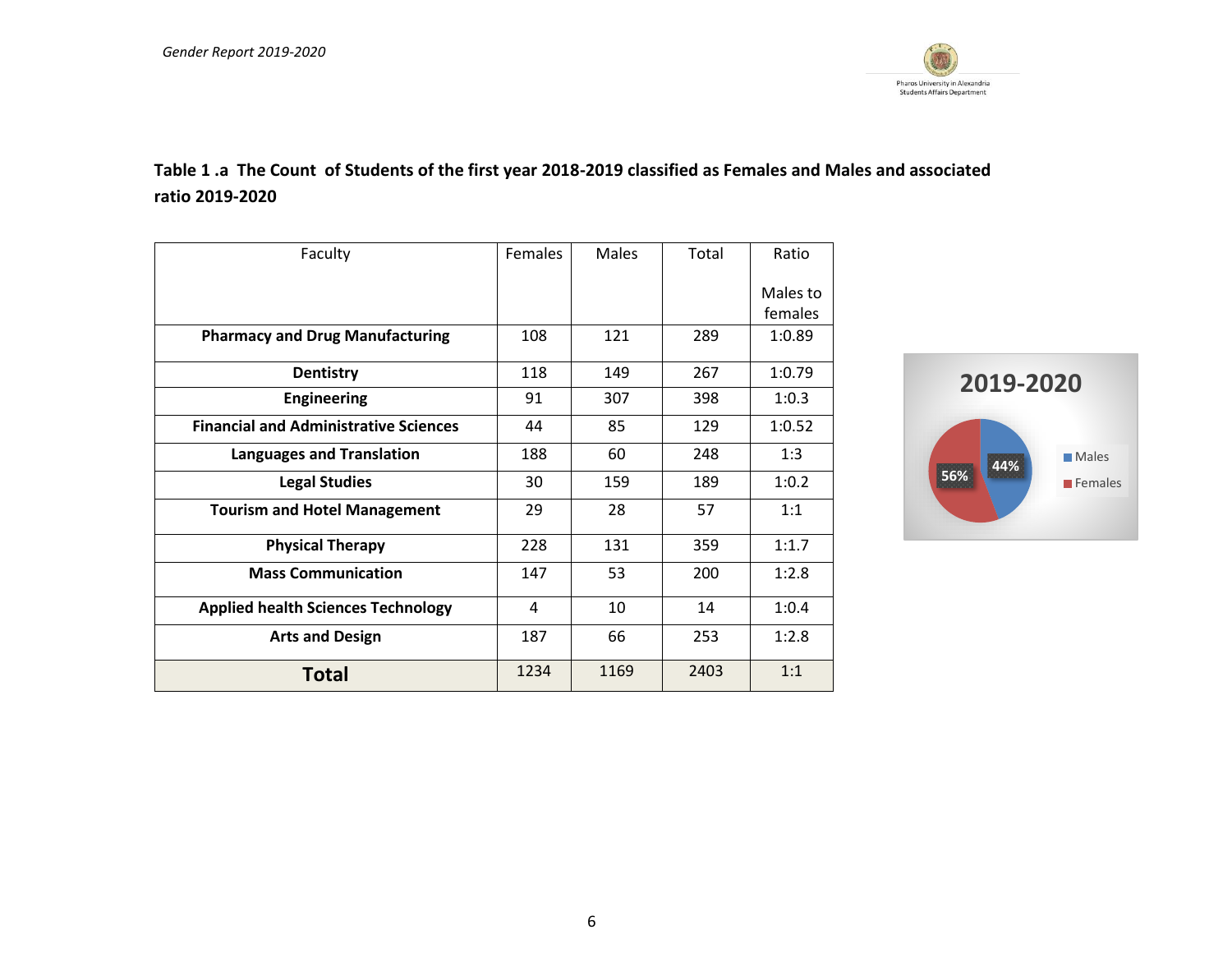

| Table 1.B. GENDER OF STUDENTS IN THE FIRST DEGREE IN MEDICAL SCIENCES, STEM AND ARTS AND HUMANITIES AND |                                                        |                |                         |              |                                                                                                |        |  |  |
|---------------------------------------------------------------------------------------------------------|--------------------------------------------------------|----------------|-------------------------|--------------|------------------------------------------------------------------------------------------------|--------|--|--|
|                                                                                                         |                                                        |                | <b>ASSOCIATED RATIO</b> |              |                                                                                                |        |  |  |
|                                                                                                         |                                                        |                |                         |              |                                                                                                |        |  |  |
|                                                                                                         | <b>Medical Studies</b>                                 | <b>Females</b> | <b>Males</b>            | <b>Total</b> |                                                                                                | Ratio  |  |  |
|                                                                                                         | Pharmacy                                               | 168            | 121                     | 289          | <b>Medical Sciences</b>                                                                        |        |  |  |
|                                                                                                         | <b>Dentistry</b>                                       | 118            | 149                     | 267          | (First degree Students)                                                                        |        |  |  |
|                                                                                                         | <b>Physical Therapy</b>                                | 228            | 131                     | 359          |                                                                                                |        |  |  |
|                                                                                                         | <b>Applied health Sciences</b><br><b>Technology</b>    | 4              | 10                      | 14           | <b>Males</b><br>56%<br>$\blacksquare$ Females                                                  |        |  |  |
| Total                                                                                                   |                                                        | 518            | 411                     | 929          |                                                                                                | 1:1.26 |  |  |
| <b>TOTAL</b>                                                                                            | <b>STEM STUDENTS</b>                                   | 91             | 307                     | 398          | <b>Stem Students</b><br><b>First degree 2019-2020</b><br><b>Males</b><br>23%<br>77%<br>Females | 1:0.3  |  |  |
|                                                                                                         | Art/ Humanity + Social Studies                         | <b>Females</b> | <b>Males</b>            | <b>Total</b> |                                                                                                |        |  |  |
|                                                                                                         | <b>Financial and Administrative</b><br><b>Sciences</b> | 44             | 85                      | 129          | <b>Arts and Humanities + Social</b>                                                            | 1:2.8  |  |  |
|                                                                                                         | <b>Languages and Translation</b>                       | 188            | 60                      | 248          | <b>Sciences</b>                                                                                |        |  |  |
|                                                                                                         | <b>Legal Studies</b>                                   | 30             | 159                     | 189          | <b>Students of the first</b>                                                                   |        |  |  |
|                                                                                                         | <b>Tourism and Hotel Management</b>                    | 29             | 28                      | 57           |                                                                                                |        |  |  |
|                                                                                                         | <b>Mass Communication</b>                              | 147            | 53                      | 200          |                                                                                                |        |  |  |
|                                                                                                         | <b>Arts and Design</b>                                 | 187            | 66                      | 253          | <b>Males</b><br>58%<br>$\blacksquare$ Females                                                  |        |  |  |
| <b>TOTAL</b>                                                                                            |                                                        | 625            | 451                     | 1076         |                                                                                                |        |  |  |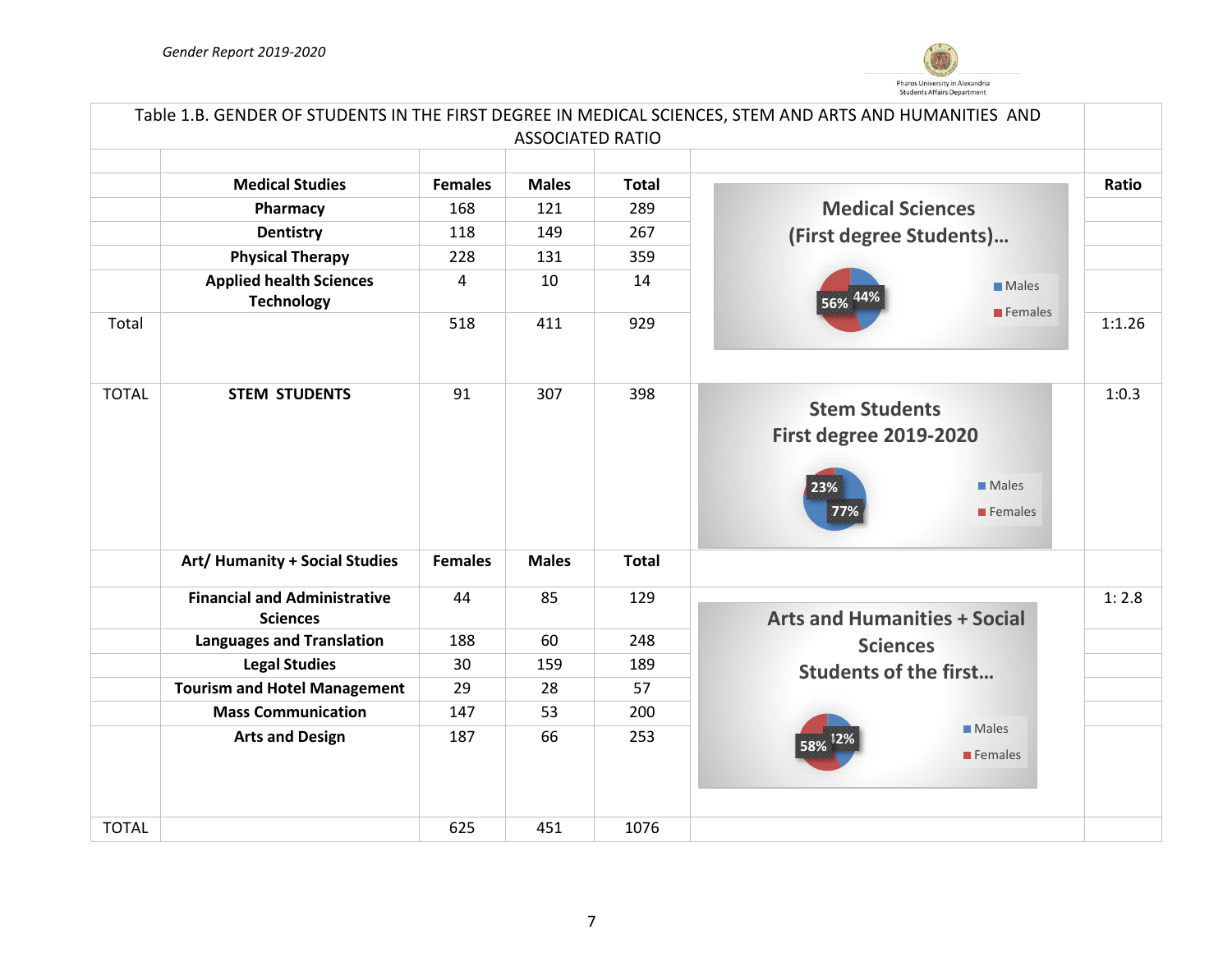

### II. Graduates

The graduates of Pharos university for the year 2019-2020 (only) are provided in Table 2.a. below. This table shows that the gender ratio males to females is just about right, 1: 1.31, with slight increase in the number of Females over males.

# **Table 2. The Count of Graduates of Pharos University for the year 201092020 classified as Males and Females per Faculty and Associated Ratio.**

| <b>Faculty</b>                                                       | <b>Females</b> | <b>Males</b> | <b>Total</b> | <b>Ratio</b><br>Females/<br><b>Males</b> |                                          |
|----------------------------------------------------------------------|----------------|--------------|--------------|------------------------------------------|------------------------------------------|
| $\mathbf{1}$<br>Pharmacy and Drug<br>Manufacturing                   | 280            | 181          | 461          | 1:1.5                                    |                                          |
| $\overline{2}$<br>Dentistry                                          | 176            | 220          | 396          | 1: 11.25                                 |                                          |
| $\overline{3}$<br>Engineering                                        | 59             | 225          | 284          | 1: 0.27                                  |                                          |
| $\overline{4}$<br>Financial and<br>Administrative<br><b>Sciences</b> | 41             | 65           | 106          | 1: 0.63                                  | <b>Grdautes of the year</b><br>2019-2020 |
| 5<br>Languages and<br>Translation                                    | 136            | 27           | 163          | 1: 5.04                                  | $\blacksquare$ Males                     |
| 6<br>Legal Studies                                                   | 14             | 51           | 65           | 1: 0.28                                  | 45<br>$\overline{55}$                    |
| $\overline{7}$<br><b>Tourism and Hotel</b><br>Management             | 26             | 19           | 45           | 1:1.37                                   | $\blacksquare$ Females                   |
| 8<br>Physical Therapy                                                | 193            | 102          | 295          | 1:1.90                                   |                                          |
| 9<br><b>Mass Communication</b>                                       | 103            | 37           | 140          | 1:2.8                                    |                                          |
| Applied health<br>10<br><b>Sciences Technology</b>                   | 254            | 172          | 426          | 1:48                                     |                                          |
| Arts and Design<br>11                                                | 149            | 66           | 215          | 1: 2.26                                  |                                          |
|                                                                      | 2596           | 1165         | 1431         | 1:2.23                                   |                                          |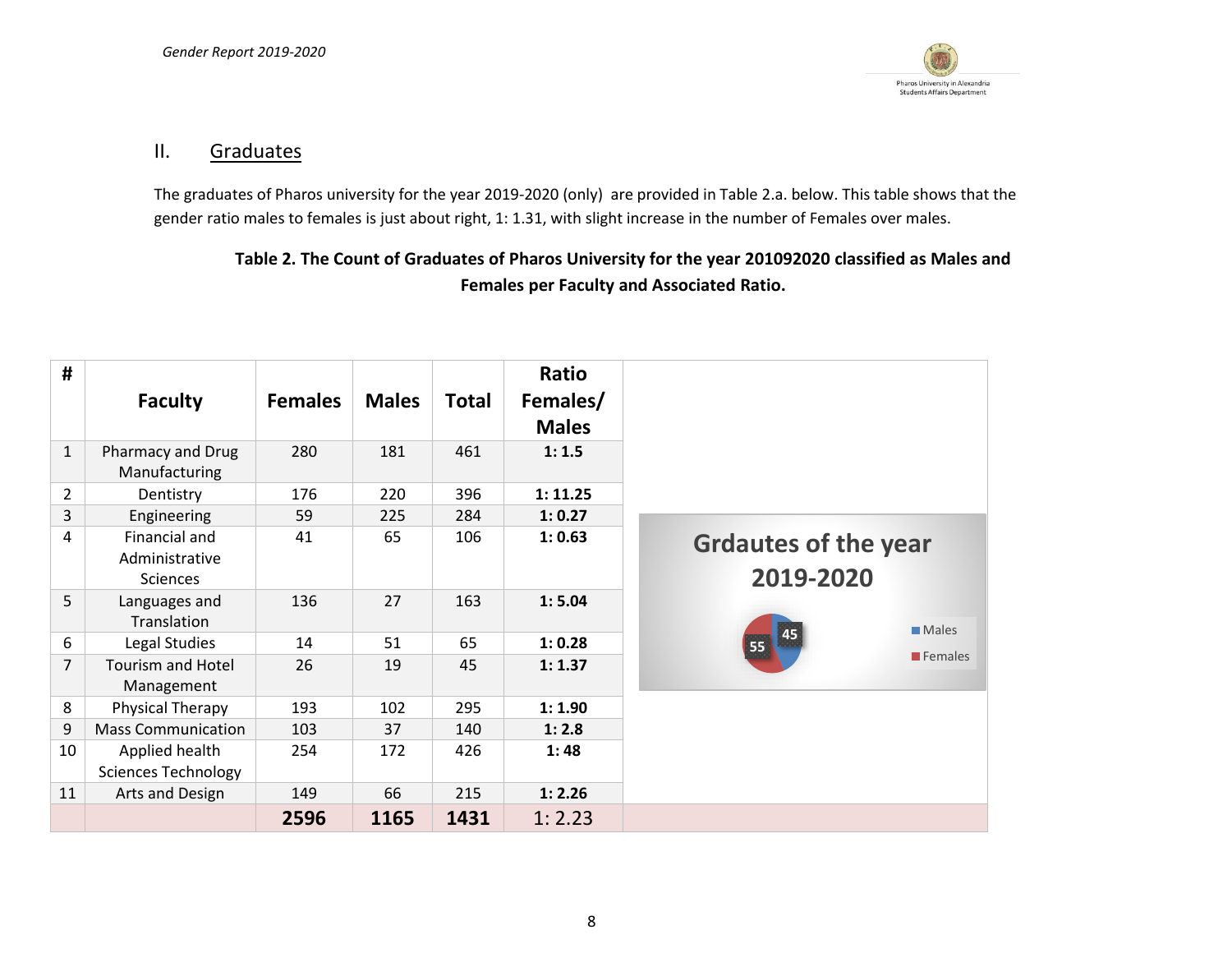

# III. Postgraduates

The postgraduate students that are registered in pharos university till the academic year 2019-2020, Table 3 below.

In the academic year 2019-2020, pharos university received new postgraduate students from the Faculty of Engineering

|                                                     |                |                                |               |       |               |                |                |                          | <b>ASSOCIATED RATIO</b>                 |        | Table 3. THE COUNT OF POSTGRADUATE STUDENTS FOR THE ACADEMIC YEAR TILL THE ACADEMIC YEAR 2019-2020 AND |                                        |
|-----------------------------------------------------|----------------|--------------------------------|---------------|-------|---------------|----------------|----------------|--------------------------|-----------------------------------------|--------|--------------------------------------------------------------------------------------------------------|----------------------------------------|
| <b>FACULTY NAME</b>                                 |                | Females                        |               |       | Male          |                | Total          | Ratio<br>Male:<br>Female | Post gradute student till 2019-<br>2020 |        |                                                                                                        |                                        |
|                                                     | 2017-<br>2018  | 2018<br>$\blacksquare$<br>2019 | 2019-<br>2020 | Total | 2017-<br>2018 | 2018-<br>2019  | 2019-<br>2020  | Total                    |                                         |        | 43%<br>57%                                                                                             | <b>Males</b><br>$\blacksquare$ Females |
| PHARMACY AND<br><b>DRUG</b><br><b>MANUFACTURING</b> | $\mathbf{1}$   | 1                              | 9             | 11    | 9             | $2^{\circ}$    | $\overline{3}$ | 13                       | 24                                      | 1:0.18 |                                                                                                        |                                        |
| <b>DENTISTRY</b>                                    | $\overline{3}$ | $\overline{3}$                 | 8             | 14    | 14            | 5              | 24             | 19                       | 33                                      | 1:0.32 |                                                                                                        |                                        |
| ENGINEERING                                         |                |                                | 5             | 5     |               |                | $\overline{3}$ |                          | 8                                       | 1L 1.6 |                                                                                                        |                                        |
| <b>TOTAL</b>                                        | $\overline{4}$ | 4                              | 23            | 8     | 13            | $\overline{7}$ | 30             | 30                       | 38                                      | 1:0.8  |                                                                                                        |                                        |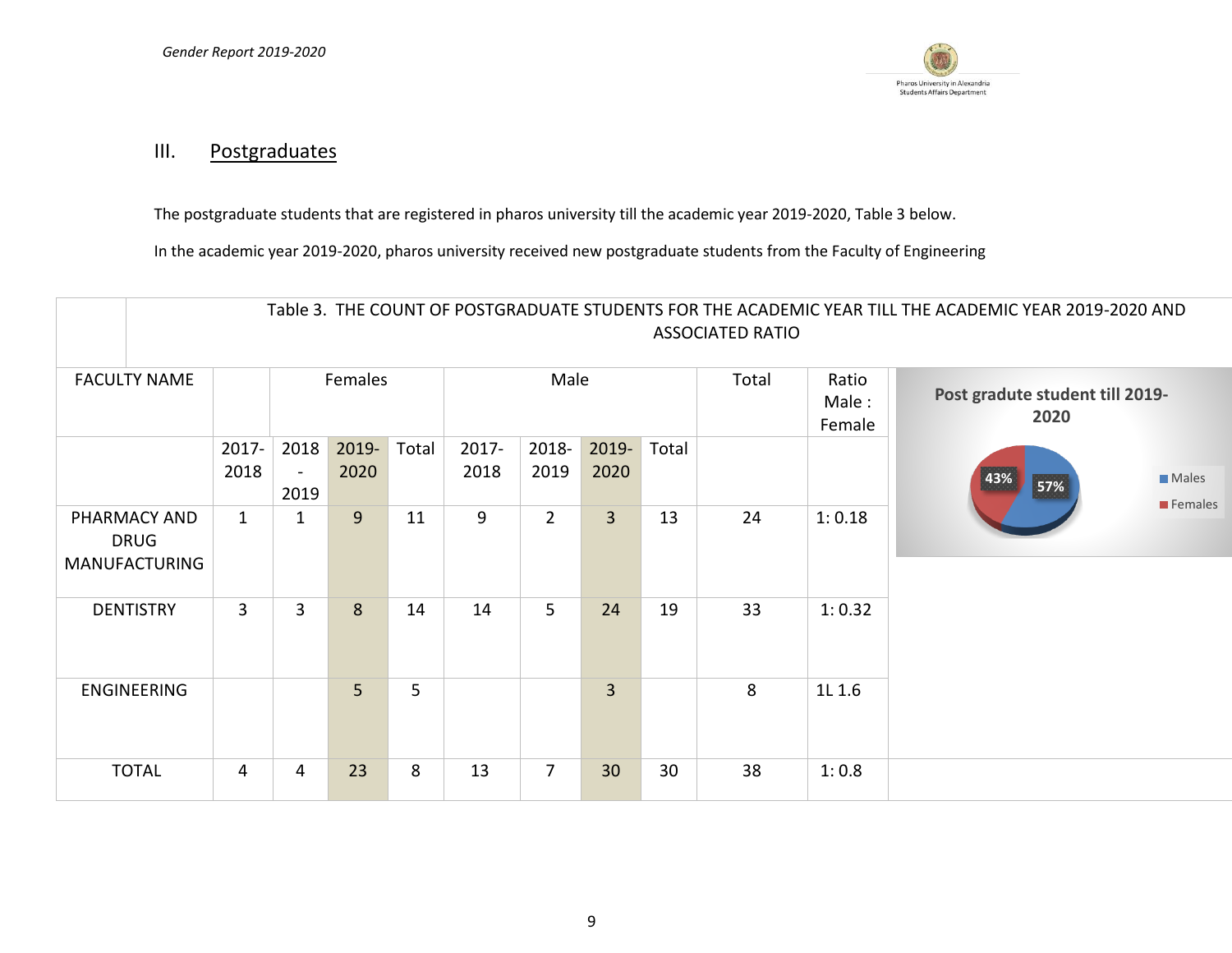

#### IV. Academic Staff

The staff members and assistant staff (full time) , the estimates are provided in Table 4 a and b, with associated Ratios for the academic year 2019-2020. These two tables show that females in the staff members and assistant staff counts are both slightly higher in females that males. Both estimates conform with the gender equality policy of Pharos University

## **Table 4.a Total count of Staff Members (Full Time) in each of the 11 Faculties classified as Males & Females and Associated Ratio**

| Faculty                                | <b>Total Count</b> | Male | Female | Ratio<br>Male:<br>Female |                                                 |  |  |  |
|----------------------------------------|--------------------|------|--------|--------------------------|-------------------------------------------------|--|--|--|
| <b>Pharmacy and Drug Manufacturing</b> | 139                | 26   | 113    | 1:4.3                    | <b>Staff Members (Full Time) in each of the</b> |  |  |  |
| Dentistry                              | 120                | 54   | 66     | 1:1.2                    | 11 Faculties classified as Males & Females      |  |  |  |
| Engineering                            | 137                | 57   | 80     | 1:1.4                    | and Associated Ratio                            |  |  |  |
| <b>Financial and Administrative</b>    | 23                 | 7    | 16     | 1:2.3                    |                                                 |  |  |  |
| Languages and Translation              | 36                 | 5    | 31     | 1:6.2                    |                                                 |  |  |  |
| Legal Studies and International        | 18                 | 10   | 8      | 1:0.8                    | 30%<br>Males                                    |  |  |  |
| <b>Relations</b>                       |                    |      |        |                          | 70%<br>$\blacksquare$ Females                   |  |  |  |
| Tourism and Hotel Management           | 15                 | 6    | 9      | 1:1.5                    |                                                 |  |  |  |
| <b>Mass Communication</b>              | 27                 | 7    | 20     | 1:2.8                    |                                                 |  |  |  |
| Arts and Design                        | 68                 | 6    | 62     | 1:10.3                   |                                                 |  |  |  |
| <b>Applied Health Sciences</b>         | 82                 | 24   | 58     | 1:2.4                    |                                                 |  |  |  |
| <b>Technology</b>                      |                    |      |        |                          |                                                 |  |  |  |
| <b>Physical Therapy</b>                | 47                 | 14   | 33     | 1:2.36                   |                                                 |  |  |  |
| Total                                  | 712                | 216  | 496    | 1:2.23                   |                                                 |  |  |  |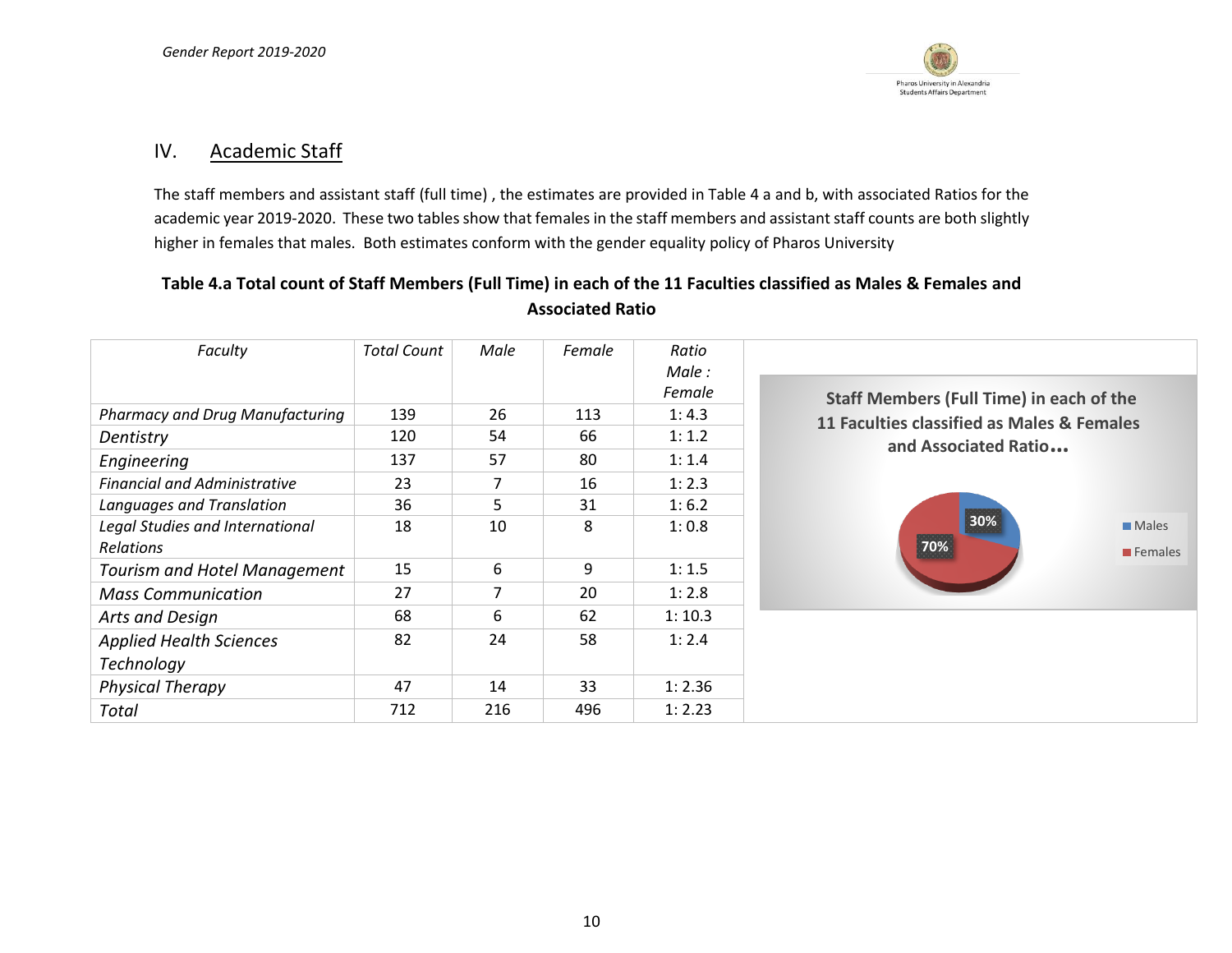

# **Table 4.b. Total Count of Assistant Staff (full Time) in each of the 11 Faculties classified as Males & Females and Associated Ratio**

| Faculty                                             | Total<br>count | Male           | Female | Ratio (Males :<br>Females) |                             |
|-----------------------------------------------------|----------------|----------------|--------|----------------------------|-----------------------------|
| <b>Pharmacy and Drug</b><br>Manufacturing           | 81             | 16             | 65     | 1:4                        | <b>Assistant staff</b>      |
| Dentistry                                           | 75             | 32             | 43     | 1:1.3                      | 2019-2020                   |
| Engineering                                         | 85             | 30             | 55     | 1:1.8                      |                             |
| <b>Financial and Administrative</b>                 | 16             | $\overline{2}$ | 14     | 1:7                        |                             |
| Languages and Translation                           | 25             | $\overline{2}$ | 23     | 1:11.5                     | 25%                         |
| Legal Studies and<br><b>International Relations</b> | 10             | $\overline{2}$ | 8      | 1:4                        | $\blacksquare$ Males<br>75% |
| <b>Tourism and Hotel</b><br>Management              | 8              | $\overline{2}$ | 6      | 1:3                        | $\blacksquare$ Females      |
| <b>Mass Communication</b>                           | 17             | 3              | 14     | 1:4.6                      |                             |
| Arts and Design                                     | 45             | 3              | 42     | 1:14                       |                             |
| <b>Applied Health Sciences</b><br>Technology        | 43             | 10             | 33     | 1:3.3                      |                             |
| <b>Physical Therapy</b>                             | 34             | 9              | 25     | 1:2.7                      |                             |
| Total                                               | 439            | 111            | 328    | 1:3                        |                             |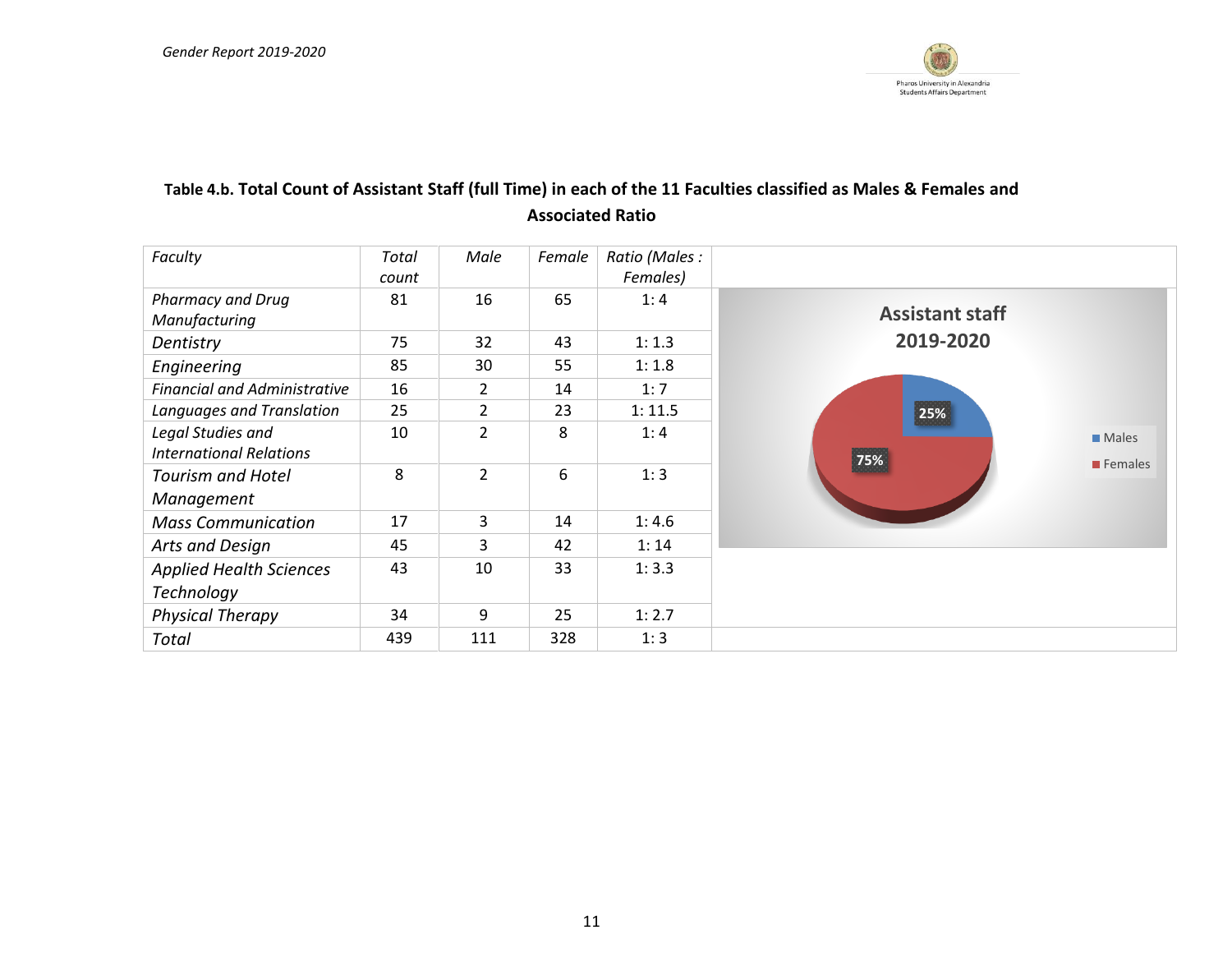

# **Table 4.c. The Count of Adjunct professors (Part time) staff members, Assistant Staff and Free Lancer members classified as Females and Males and Associated Ratio**

|                          |    | Professors |    | Assistant<br>Professors |       | Lecturers<br>PhD Holders |     |       | Assistant<br>lecturers<br>M.Sc. Holders |       |    | Demonstrators |     |    | Total |      |     |      |
|--------------------------|----|------------|----|-------------------------|-------|--------------------------|-----|-------|-----------------------------------------|-------|----|---------------|-----|----|-------|------|-----|------|
|                          | M  |            |    | M                       |       |                          | M   |       |                                         | M     | F  |               | М   | F  |       | M    |     |      |
| count                    | 45 | 18         | 63 | 15                      | 8     | 23                       | 29  | 16    | 43                                      | 13    | 21 | 34            | 14  | 51 | 65    | 116  | 114 | 230  |
| <b>FTE</b>               | 15 | 6          | 21 | 5.                      | 2.6   | 7.6                      | 9.6 | 5.3   | 14.9                                    | 4.3   | 7  | 11.3          | 4.6 | 17 | 21.6  | 38.6 | 38  | 76.6 |
| $M:$ F<br>Ratio<br>(FTE) |    | 1:0.4      |    |                         | 1:0.5 |                          |     | 1:0.5 |                                         | 1:1.6 |    | 1:3.6         |     |    | 1:0.9 |      |     |      |



Total Adjunct Staff = 230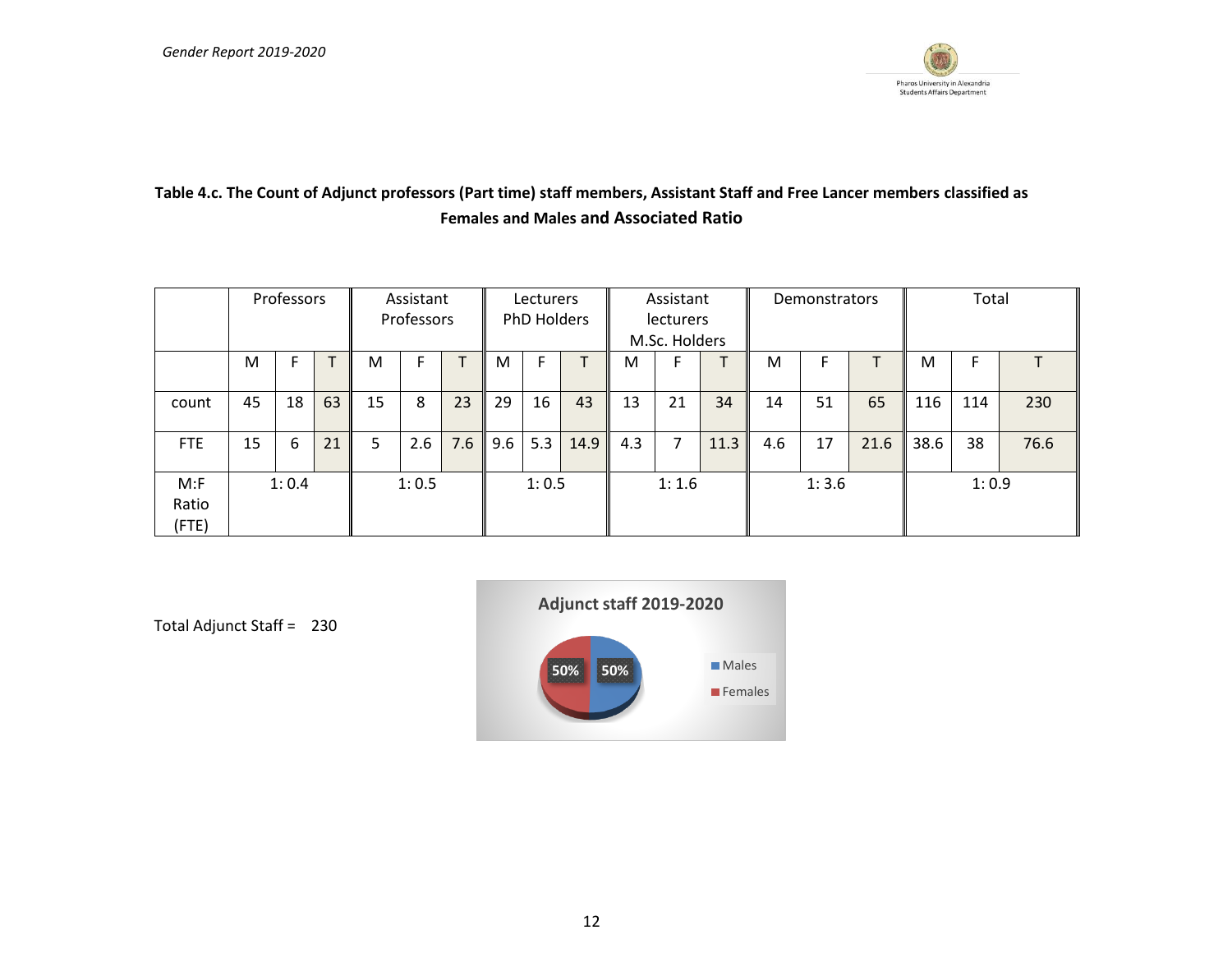

Table 5. a. below, shows the counts of staff Members of Superior positions in each of the 11 Faculty Councils Faculties classified as Males & Females. These counts include deans, head of Departments, professors and assistant professors. The total count satisfies the gender ratio (male to female) of 1: 0.9.

#### **Table 5. a The Count of superior positions - Faculties level and associated Ratio**

| Faculty                                             | Total<br><b>Number</b> | <b>Males</b>   | Female         | Ratio |                                |
|-----------------------------------------------------|------------------------|----------------|----------------|-------|--------------------------------|
| Pharmacy and Drug<br>Manufacturing                  | 5                      | $\overline{2}$ | $\overline{3}$ | 1:    | <b>Superior position Ratio</b> |
| Dentistry                                           | 33                     | 17             | 16             | 1:    | 2019-2020                      |
| Engineering                                         | 46                     | 42             | 4              | 1:    |                                |
| Financial and<br>Administrative                     | 5                      | 3              | $\overline{2}$ | 1:    | 32%                            |
| Languages and<br>Translation                        | 6                      | 4              | $\overline{2}$ | 1:    | 68%<br>$\blacksquare$ Males    |
| Legal Studies and<br><b>International Relations</b> | 1                      | $\mathbf{1}$   | $\Omega$       | 1:    | $\blacksquare$ Females         |
| <b>Tourism and Hotel</b><br>Management              | 3                      | $\mathbf 0$    | 3              | 1:    |                                |
| Physical Therapy                                    | 13                     | 11             | $\overline{2}$ | 1:    |                                |
| <b>Mass Communication</b>                           | $\overline{2}$         | $\mathbf{1}$   | 1              | 1:    |                                |
| Applied Health                                      | 4                      | $\mathbf{1}$   | 3              | 1:    |                                |
| <b>Sciences Technology</b>                          |                        |                |                |       |                                |
| Arts and Design                                     | 13                     | 7              | 6              | 1:    |                                |
| Total                                               | 131                    | 89             | 42             |       |                                |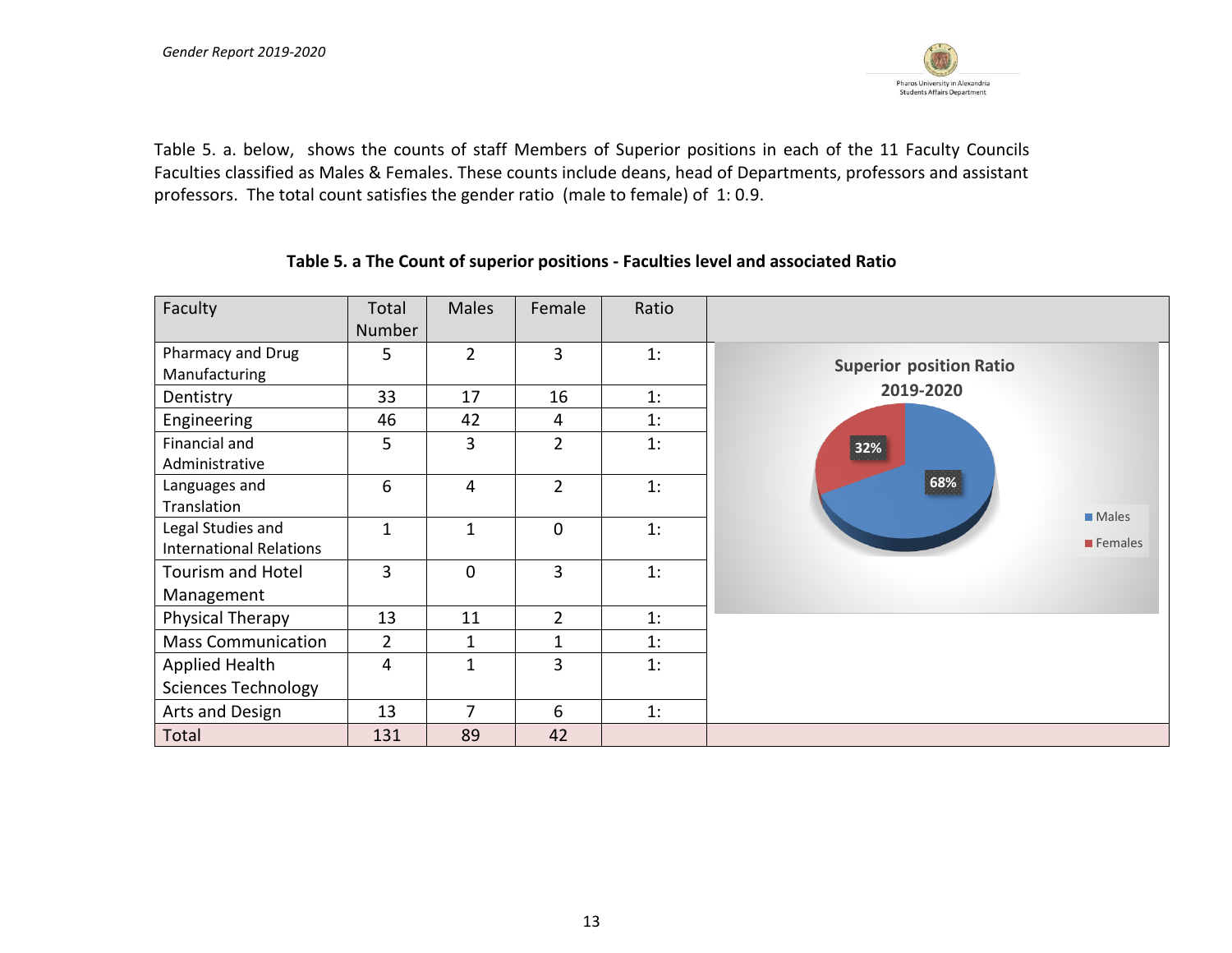

# **Table 5.b. shows the count of superior positions on the level of entire University The gender ratio (males to females) in this case is 1: 0.8**

#### **Table 5.b. The Count of superior positions - University level and Associated Ratio**

| Position                               | Males | Females | Total | Ratio |
|----------------------------------------|-------|---------|-------|-------|
| <b>University President</b>            |       | υ       |       | 1:0   |
| <b>Vice Presidents</b>                 |       |         | 4     | 1:1   |
| Head of Central Quality Assurance Unit | 0     |         |       | 1:1   |
| Advisors to the President              |       |         |       | 2:0   |
| Deans                                  |       | 4       | 11    | 1:0.5 |
| Vice deans and Head of Departments     | 29    | 21      | 50    | 1:0.7 |
| Total                                  | 41    | 28      | 69    | 1:1.3 |

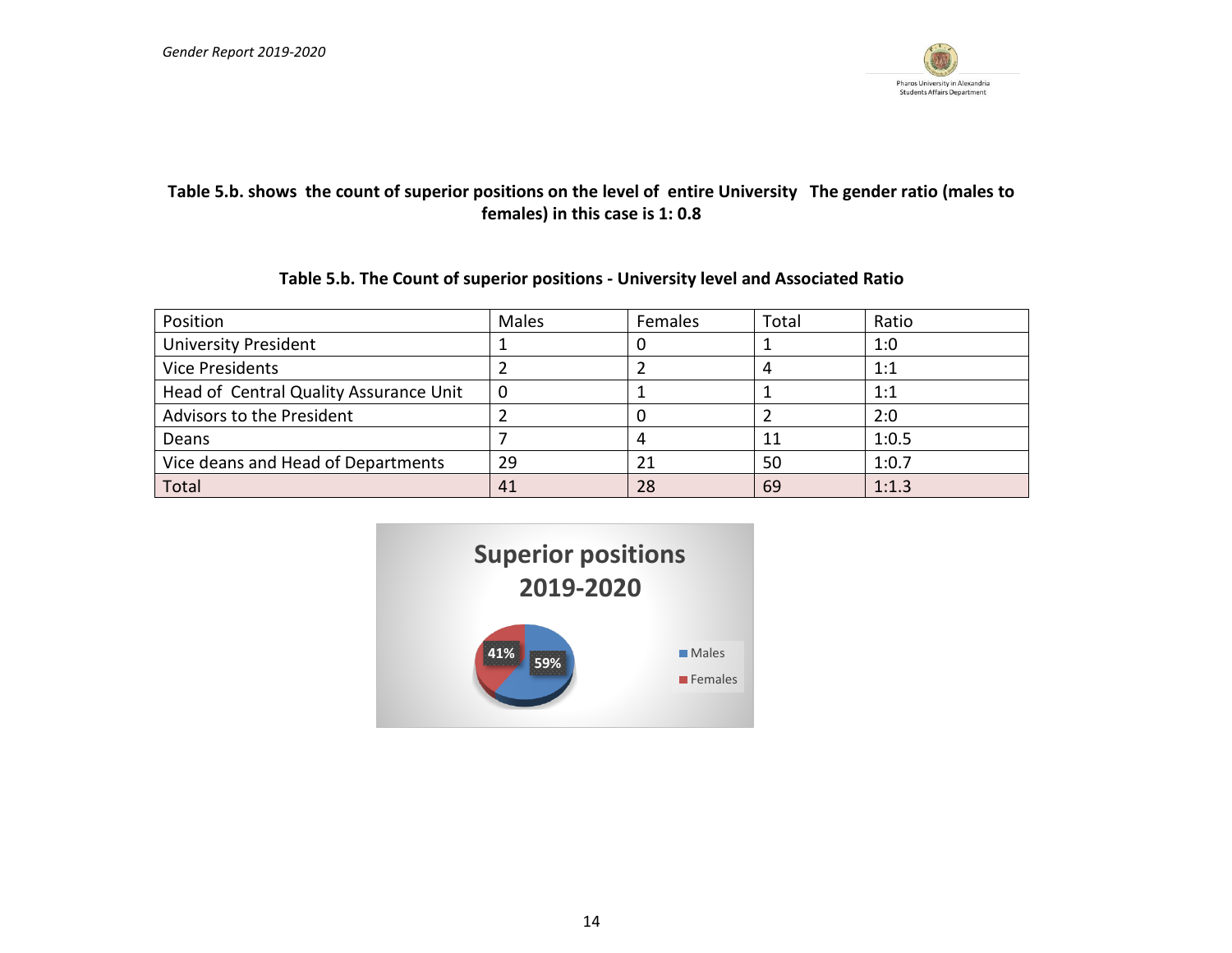

## V. Employees

Finally, the gender distribution of the employees in the university is presented in Table 6 below. This Table shows that Male employees are about double the female employees. The main reason for this disparity is the position of male employees in the security section of the university. They constitute 138 male employee out of a total count of 142.

| Position count                | <b>Females</b> | Males | Total | Ratio (Males: females) |
|-------------------------------|----------------|-------|-------|------------------------|
| <b>Total Administrational</b> | 267            | 597   | 864   | 1:0.45                 |
| positions                     |                |       |       |                        |
| Specialized Lab. Technicians  | 81             | 43    | 124   | 1:1.89                 |
| Outpatient clinic             | 46             | 12    | 58    | 1:3.83                 |
| Total                         | 394            | 652   | 1046  | 1:0.60                 |

#### **Table 6. The total count of Employees classified as Females and Males and associated Ratio**

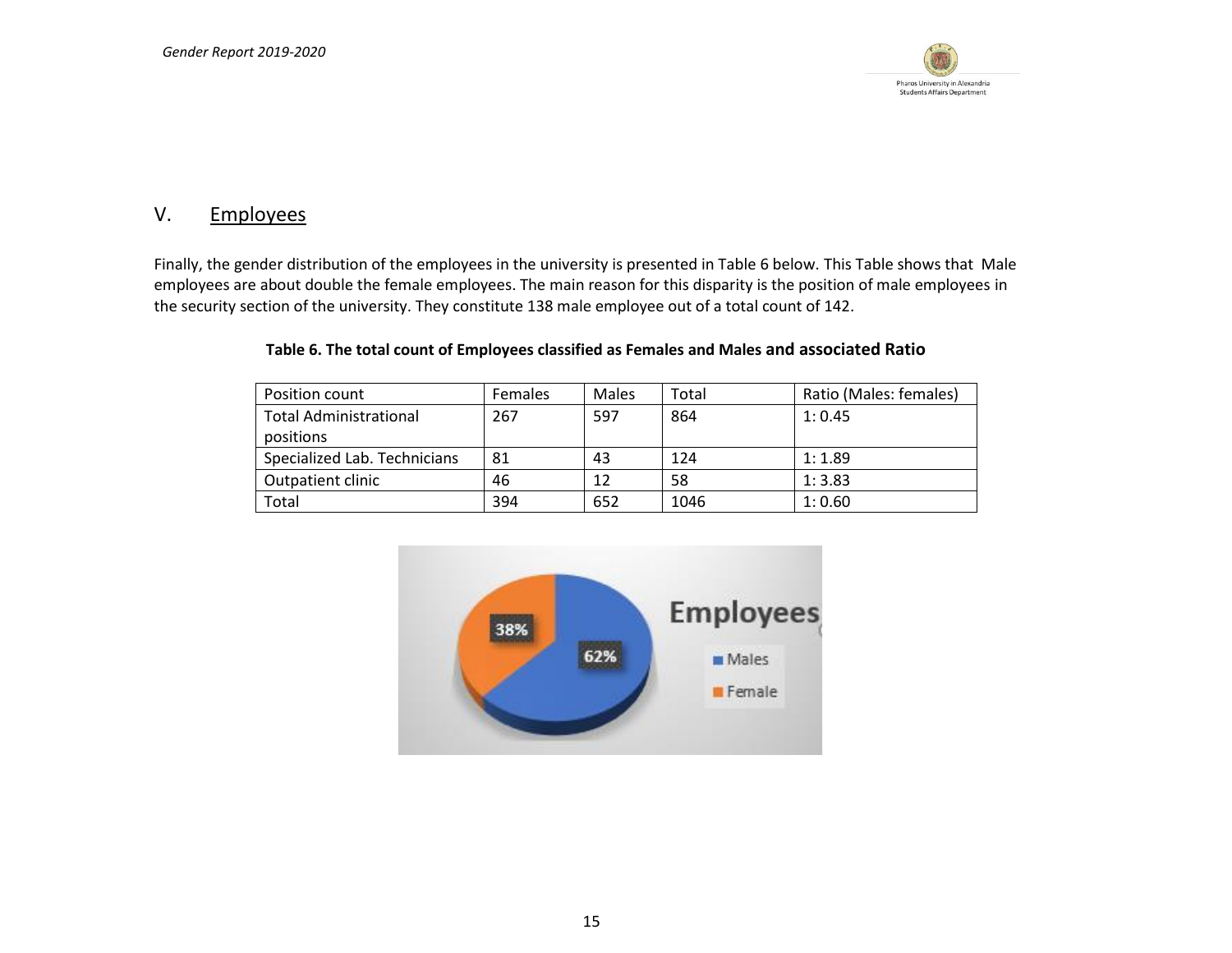

#### **Conclusions**

- 1. Women are well presented in all disciplines of the University. They have equal rights and foot to men to men in education rights, jobs, research and participation in all activities.
- 2. Women are included in senior jobs at the administrational faculty and university levels.
- 3. Women in Pharos University are subject to maternity and paternity policies that support their inclusion in all work places with equal rights to men according to the Women national bylaws (Appendix) [https://www.pua.edu.eg/wp](https://www.pua.edu.eg/wp-content/uploads/2019/12/Policy-Statements-2018.pdf)[content/uploads/2019/12/Policy-Statements-2018.pd](https://www.pua.edu.eg/wp-content/uploads/2019/12/Policy-Statements-2018.pdf)f
- 4. Women in Pharos University are on equal pay scale equity including commitment to elimination of gender pay gaps in accordance to the annual track measure of the pay scale equity.